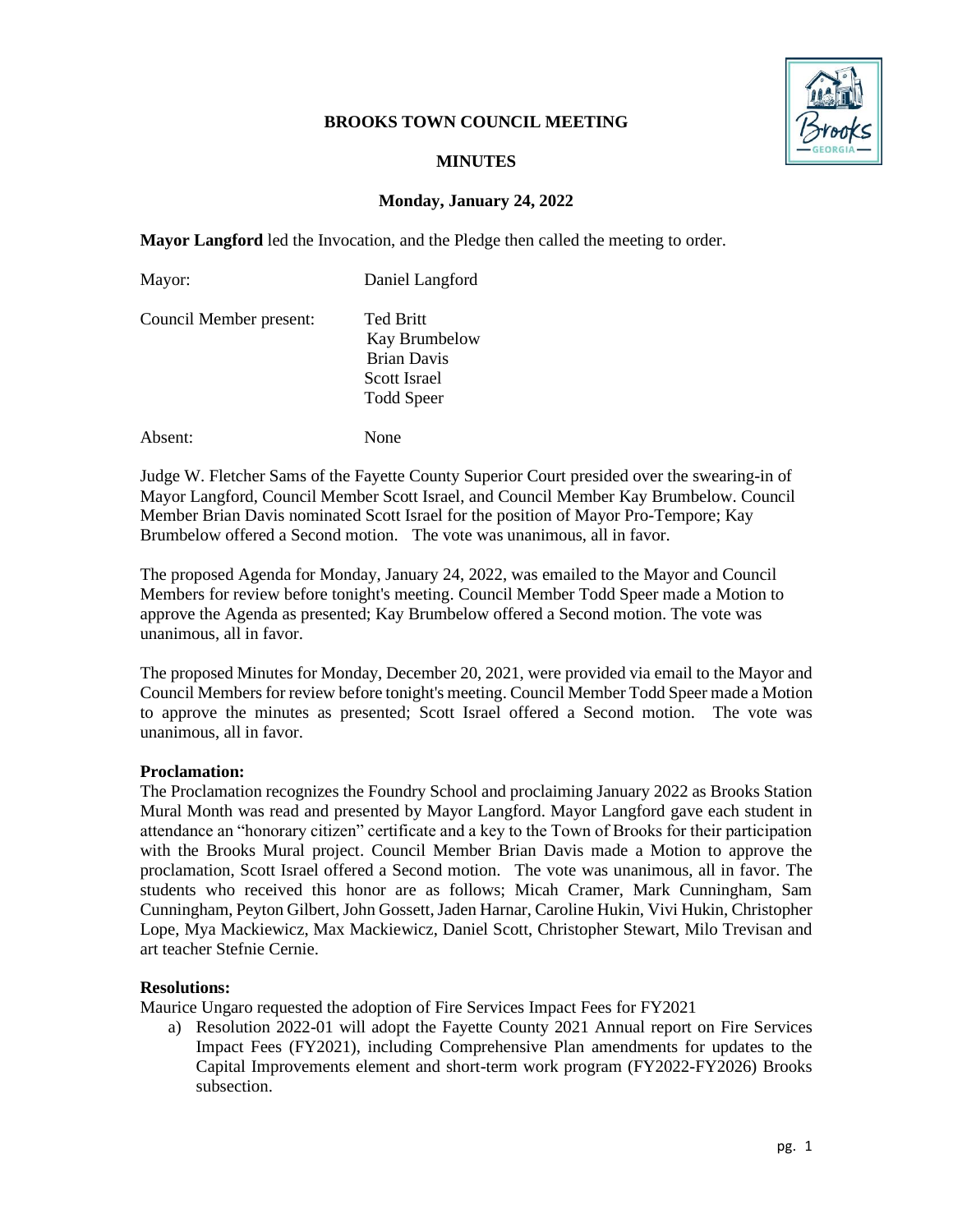### **Presentation of Candidate:**

Mayor Langford introduced David S. Ballard, who attended the Council Meeting to announce his candidacy for State House District 74.

### **Unfinished Business:** None

**New Business:** None

### **Committee Reports (if any):**

**Mayor's Report:** Mayor Langford was pleased to announce the monthly Mayoral breakfast meetings have resumed as of last week. Dave Sutherland, Alfred Garcia, Jennifer Robinson, and Mayor Langford are discussing the possibility of a "Brooks Kid Day"; no date has been confirmed. Mayor will work with the Town Manager and Fayette County in securing the proper permits.

**Planning and Zoning:** Maurice Ungaro stated the water leak at 85 Connector, and Price Rd had been repaired by Fayette County. It was a capped service line fitting that had corroded. Fayette County will repair the asphalt in the near future.

**Recreation:** Darby Holliman was present at the meeting and addressed the hunting equipment found on the town property. Darby stated he and the Board were unaware of the situation and assured the Council that the individual who owned the equipment showed poor judgment and understands it will never happen again. Council Member Ted Britt asked if Darby felt is this was a one-time incident, Darby stated yes. Council Member Todd Speer expressed his concerns to ensure that this never happens again as his property is adjacent to the area.

Darby announced opening day for both baseball and softball will be March 12, 2022. A parade is being planned, and WhiteWater High School Band has been invited to participate. BAR will work with the Town Manager, Sherriff, and Fayette County to secure all appropriate permits. Opening Day will not coincide with Brooks' first Market date.

Darby announced plans to remodel the T-Ball concession stand; one builder is on board, and BAR is receiving estimates. This remodel will also improve and expand the bathrooms and have minimal impact during the season. Estimates should be available in the Spring to be reviewed and approved by Council.

**Deputy Clerk's Report:** Ms. Bradley stated the Library is busy; she is updating Lexile numbers and looks forward to the first Brooks' Market day on March 26, 2022.

**Finance Officer's Report:** The financial information was distributed. Lorey Spohr reviewed the report; LOST and SPLOST are at an increase over the same time last year. SPLOST YTD over this time last year is at an increase of 13.09%, and LOST YTD over this time last year is at an increase of 10.98%.

**Manager's Report:** Maurice Ungaro reported the Board of Commissions agreed to entertain a truck route ordinance at their January  $13<sup>th</sup>$  meeting. The matter will be returned to the BOC with recommended terms, conditions, and standards. The solar signs have been received. Mr. Ungaro stated he met with the Fayette County Road staff to discuss setting posts to erect the signs in the next couple of weeks. Brooks personnel will attach the solar signs to the posts.

The dip in the pavement going to the lower parking area of the baseball field is due to the